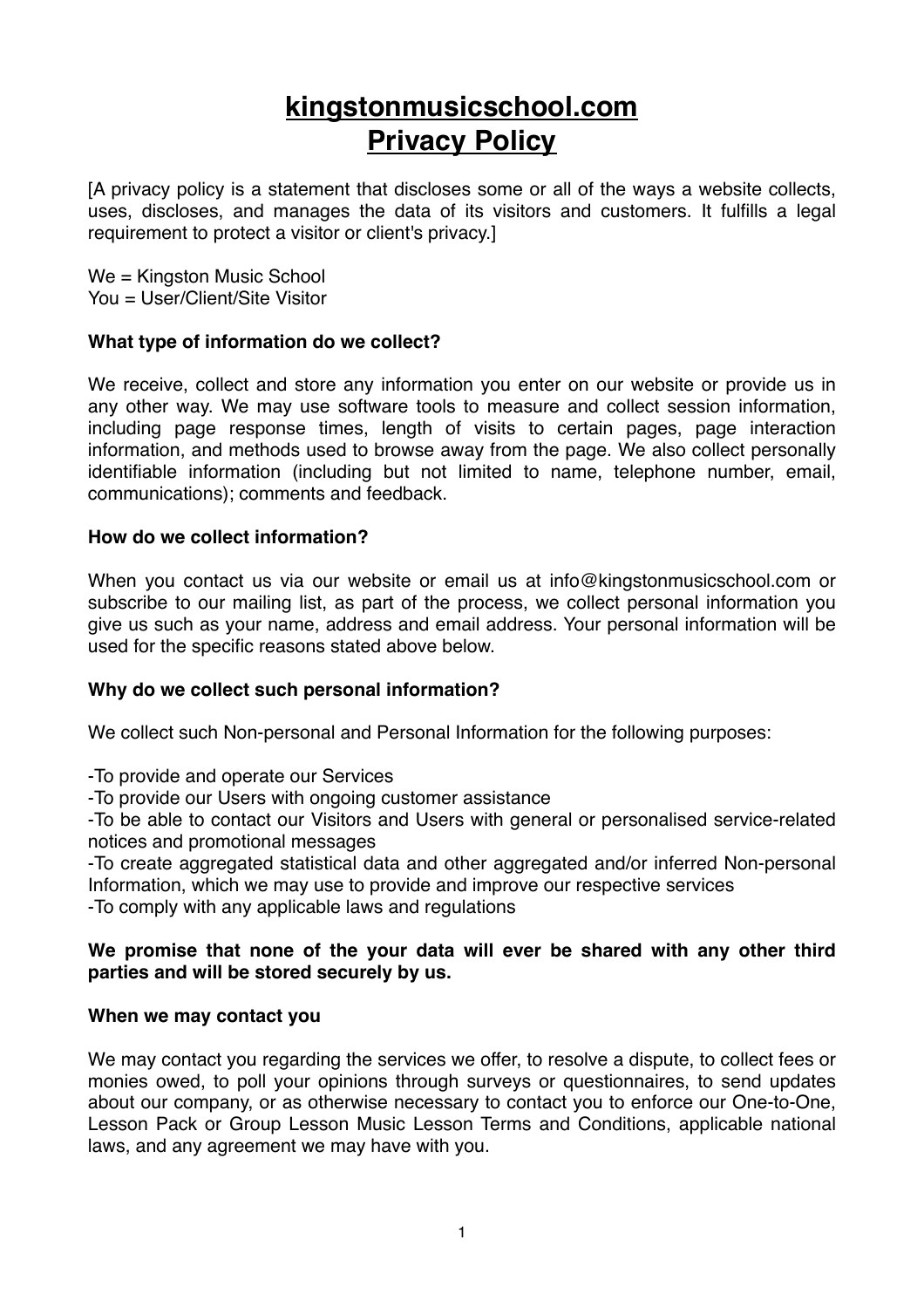#### **How we communicate with you**

For the purposes listed above, we may contact you via email, telephone, text messages, and postal mail.

#### **How do we store, use, share and disclose your personal information?**

Our website kingstonmusicschool.com is hosted on the Wix.com platform. Wix.com provides us with the online platform that allows us to sell and advertise our products and services to you. Your data may be stored through Wix.com's data storage, databases and the general Wix.com applications. They store your data on secure servers behind a firewall.

#### **How can you withdraw your consent?**

If you don't want us to process your data anymore, please contact us at info@kingstonmusicschool.com.

#### **Privacy policy updates**

We reserve the right to modify this privacy policy at any time, so please review it frequently. Changes and clarifications will take effect immediately upon their posting on the website. If we make material changes to this policy, we will notify you here that it has been updated, so that you are aware of what information we collect, how we use it, and under what circumstances, if any, we use and/or disclose it.

#### **Questions and your contact information**

If you would like to: access, correct, amend or delete any personal information we have about you, you are invited to contact us at info@kingstonmusicschool.com.